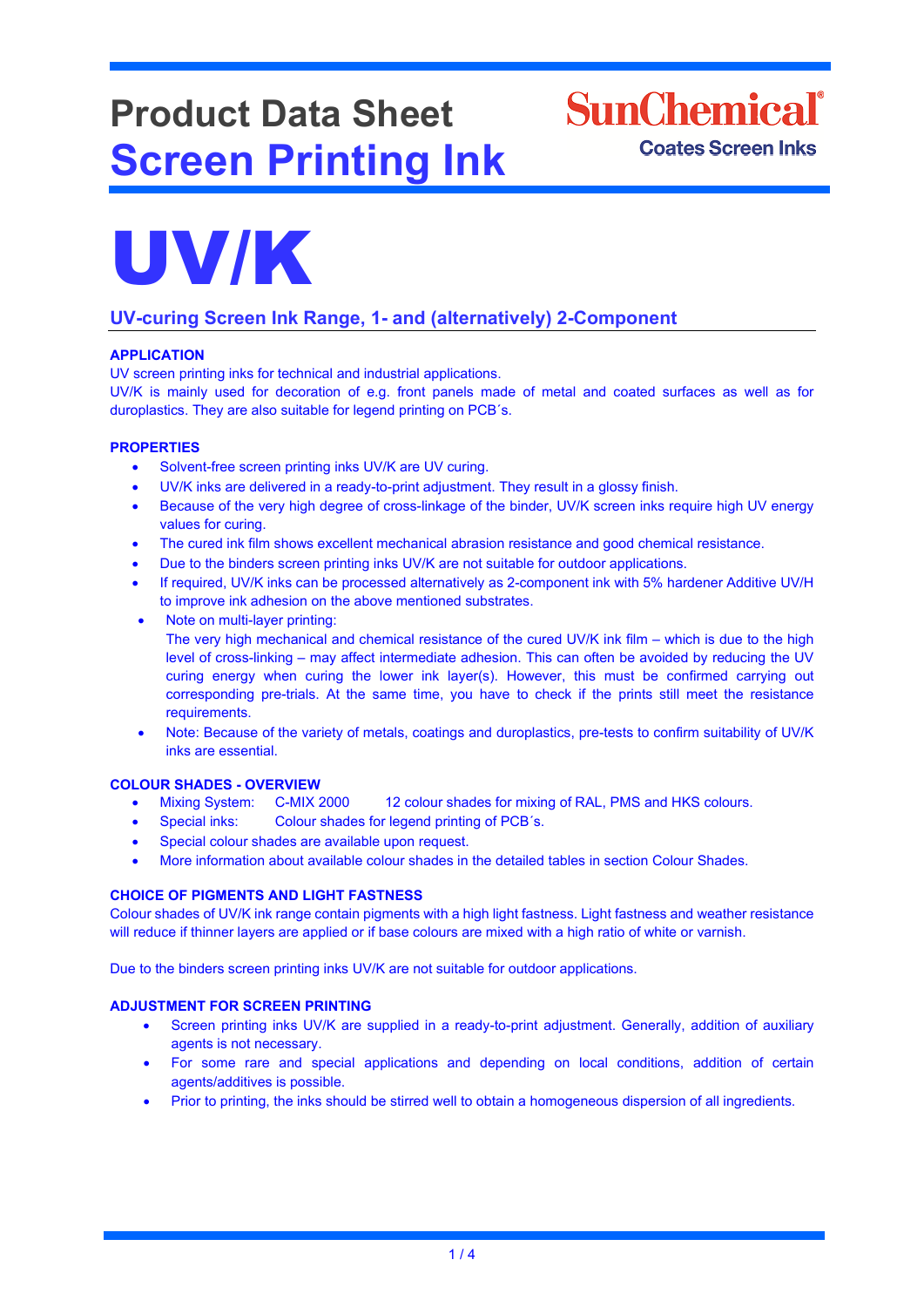#### **AUXILIARY AGENTS**

| <b>Application</b>         | <b>Product</b>        | <b>Addition in % by weight Additional Information</b> |                                                  |
|----------------------------|-----------------------|-------------------------------------------------------|--------------------------------------------------|
| <b>Thinning</b>            | Additive UV/V*        | Max. 10%                                              | <b>Standard thinner</b>                          |
| <b>Viscosity increase</b>  | Thickening powder     | $1 - 2%$                                              | Stir with mixer                                  |
| <b>Matting</b>             | <b>Matting powder</b> | $5 - 10%$                                             | Stir with mixer                                  |
| <b>Reactivity increase</b> | LAB-N 551564          | $1 - 3%$                                              | <b>Photoinitiator</b>                            |
|                            | LAB-N 560700          | $3 - 5%$                                              | <b>Photoinitiator</b>                            |
| <b>Flow agent</b>          | <b>Additive UV/VM</b> | $1 - 2%$                                              | Do not overdose!                                 |
|                            | <b>Additive UV/N</b>  | $1 - 2%$                                              | Wetting agent, also promotes flow<br>properties. |
| <b>Hardener</b>            | <b>Additive UV/H</b>  | 5%                                                    | Stir with mixer (pot life!)                      |

\* Thinner Additive UV/V is a reactive UV monomer, not a commercial solvent!

#### **OVERPRINTING**

Generally, it is not necessary to overprint UV/K inks with varnish.

#### **BRONZE COLOURS, MIXING OF BRONZE INKS**

The following bronze colours with a stable shelf life are available upon request

- Silver: UV/K 79-256
- Gold: upon request

Printers can mix bronzes themselves using bronze pastes B 75, B 76, B 77 and B 79 as well as bronze powder B 78-POWDER.

These "B" bronze pastes and "B" bronze powder are mixed with varnish UV/K-E50 prior to processing.

Mixing ratios in parts by weight:

| Gold bronze paste/powder | TO. | <b>UV/K-E50</b> | $= 1:3-4$  |
|--------------------------|-----|-----------------|------------|
| Silver bronze paste      | to. | <b>UV/K-E50</b> | $= 1: 4-5$ |

- **Note:** Depending on printing conditions, an addition of 2% photoinitiator LAB-N 560700 may be required to increase reactivity.
- **Note:** For technical reasons these mixtures only have a pot life of approx. 6 8 h! Afterwards ink will thicken and become solid.
- **Note:** B bronzes are prone to oxidation (Exception B 78 POWDER). Therefore, overprinting with UV/K-E50 is recommended.

B 78-POWDER does not tend to oxidation. The pale copper shade will not darken with time.

## **DRYING / UV-CURING**

- UV/K inks only dry/cure under UV-radiation.
- Suitable UV-driers with Hg medium-pressure lamps (250 400 nm) and an efficiency between 80 and 200 W/cm have to be used.
- Preferably, use reflectors with a focussed radiation.
- Ensure an even radiation (intensity/distance to the lamps) of the whole printed image.
- Curing parameter depend on thickness of printed ink layer, colour, substrate or substrate quality and temperature as well as construction and performance of the UV drier.
- Curing energy required depends on number of printed ink layers (check intermediate adhesion), printed layer thickness, colour and type of substrate. Hence, printers should determine the exact required energy with their own UV-drier.
- UV/K inks require relatively high energy values for UV curing. **UV-curing energy guide values:**  (printed with 150-*31* fabric*,* white substrate) **UV-energy: approx. 1000 mJ/cm²** (measured with Kühnast UV-integrator, 250 – 410 nm, max. 365 nm) **Belt speed: UV-radiator: 1 x 120 W/cm: 3 m/min. 2 x 120 W/cm: 6 m/min.**
- Adhesion should only be checked several minutes after curing. Due to the post-curing process of the ink and depending on the substrate, sufficient adhesion may sometimes only be achieved after up to 24 hours.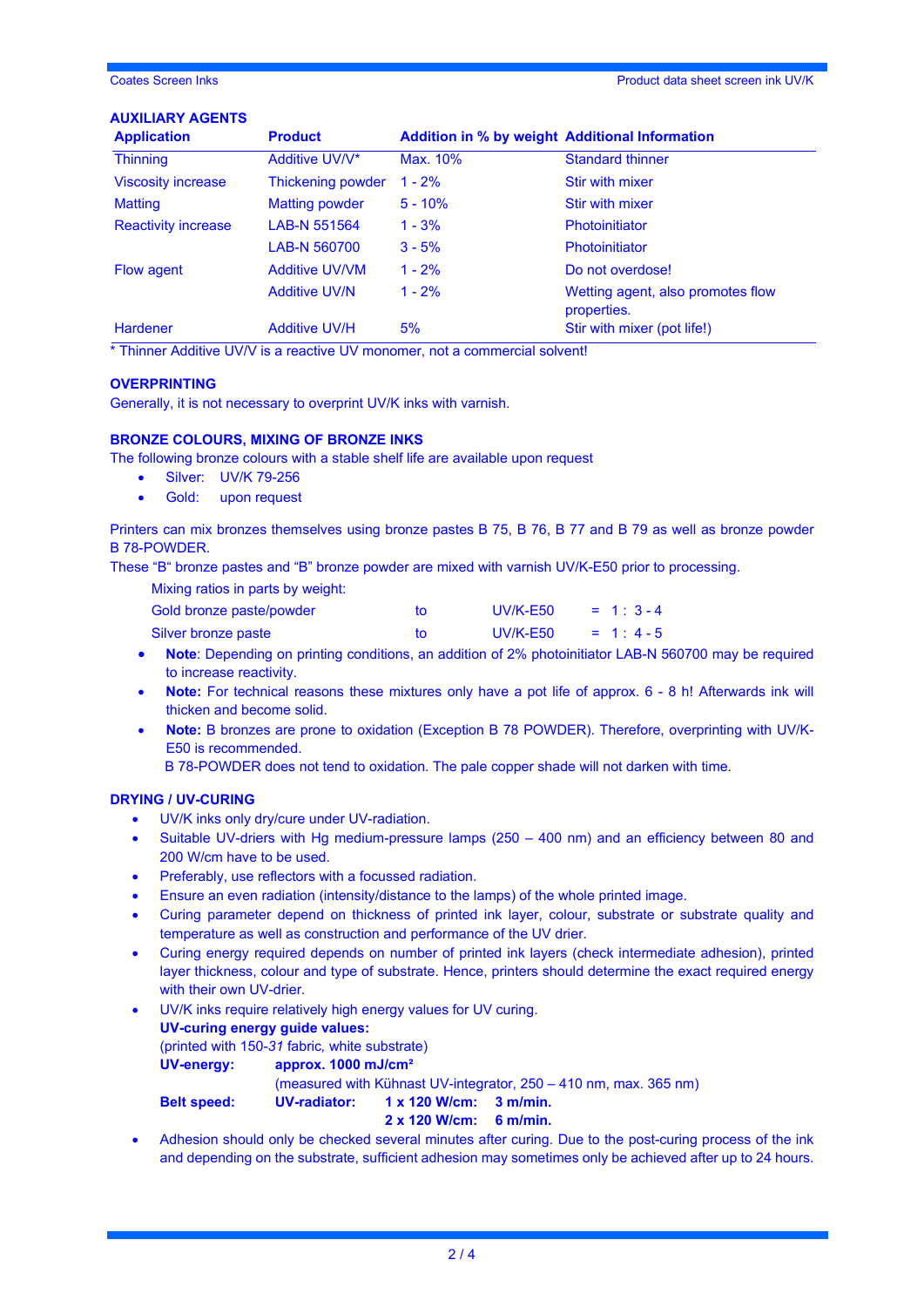#### **Hardener:**

Alternatively, screen inks range UV/K can be processed as 2-component ink with **hardener Additive UV/H** to increase ink adhesion on difficult substrates.

UV/K and hardener Additive UV/H are mixed at a ratio of **ink : hardener = 20 : 1** (parts by weight). Hardeners are sensitive to humidity. Therefore, containers always have to be tightly closed.

#### **Pot life:**

- Ink mixed with hardener may only be processed within a limited period of time (=pot life)
- **Pot life of UV/K + hardener is approx. 8 h (at 20°C).** Higher temperatures will reduce pot life.
- We do not recommend processing the inks for longer than the pot life as adhesion and resistance properties will then continually deteriorate, even if the ink still seems to be liquid and processable.

#### **Hardener Reaction**

Basically, the increased adhesion properties influenced by the hardener are only achieved after photochemical UV curing by a further chemical cross linkage reaction between ink and hardener. This cross linkage reaction depends on time and temperature (reaction time). After UV curing, prints should be stored for at least 72 hours at a temperature > 15°C.

Cross-linkage reaction will be much quicker using higher temperatures e.g. by oven curing: at 80°C / 60 min. at 140°C / 20 min.

#### **Resistance Tests**

Resistances should not be checked before prints have cooled down and ink has fully cured/cross-linked.

#### **SCREEN FABRIC / STENCILS**

UV/K inks are formulated for printing with fabrics of 120 – 150 threads/cm. Printability and especially UV-curing properties with coarser or finer fabrics should be evaluated by corresponding trials.

All copy emulsions and capillary films suitable for solvent based and UV-curing screen inks can be used, such as our program of SunCoat or Murakami products.

#### **CLEANING**

Uncured UV inks can be removed from stencils and tools using our solvent based universal cleaning agents of the URS range.

Cleaning of cured UV inks is very time-consuming and hardly ever possible.

Note: As the acrylates contained in these UV inks may cause skin irritation, clean contaminated skin with water and soap immediately. Remove and clean contaminated clothing straightaway.

#### **PACK SIZE**

Screen printing inks UV/K are delivered in 1 litre containers. Other pack sizes are available upon request.

#### **SHELF LIFE**

In closed original containers, UV/K inks generally have a shelf life of 1 year from date of production. For exact date of expiry, please refer to the label.

#### **SAFETY DATA SHEETS**

Read safety data sheet prior to processing. Safety data sheets comply with Regulation (EC) No. 1907/2006 (REACH), Appendix II.

#### **CLASSIFICATION AND LABELLING**

Hazard classification and labelling comply with Regulation (EC) No. 1272/2008 (CLP/GHS).